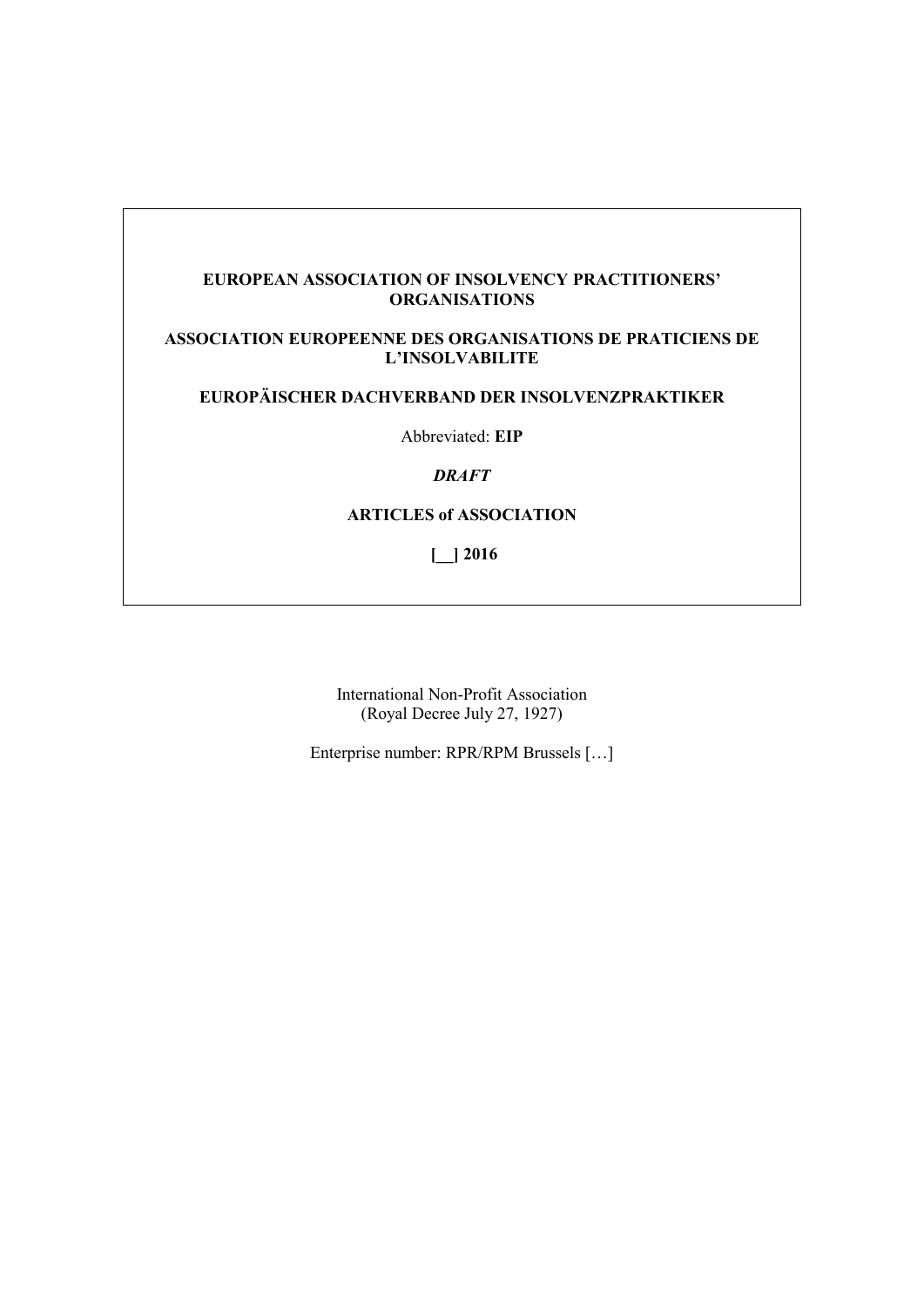# CONTENT:

- Chapter I Name, Registered Office
- Chapter II Purpose
- Chapter III Duration
- Chapter IV Members
- Chapter V General Assembly
- Chapter VI Executive Board
- Chapter VII General Manager
- Chapter VIII Representation
- Chapter IX Annual Accounts and Budget
- Chapter X Amendment of Articles of Association and Dissolution
- Chapter XI Interpretation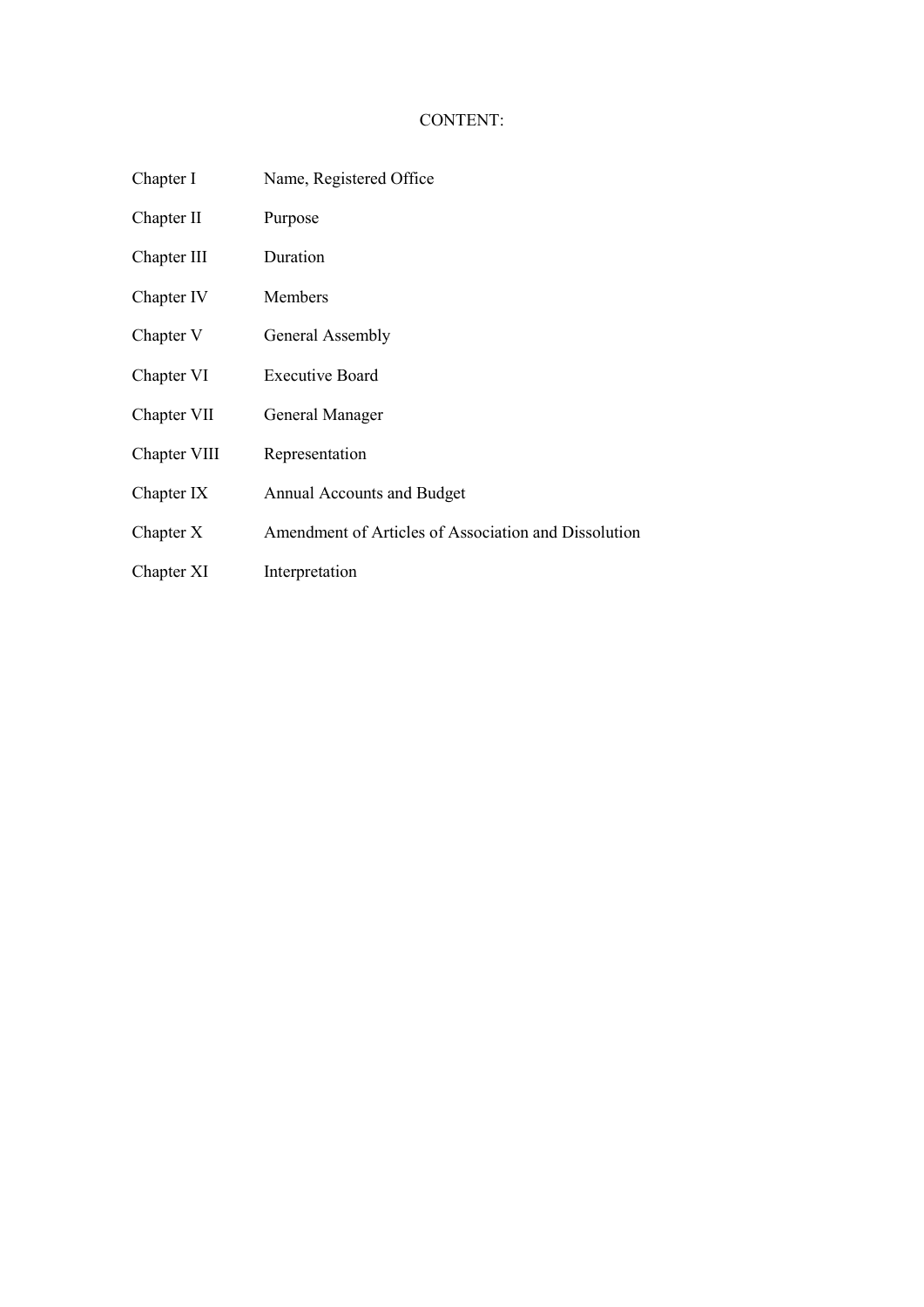### **Chapter I - Name, Registered Office**

#### *Article 1*

A non-profit making international association is hereby created and named:

"**ASSOCIATION EUROPEENNE DES ORGANISATIONS DE PRATICIENS DE L'INSOLVABILITE**", Or in English: "**EUROPEAN ASSOCIATION OF INSOLVENCY PRACTITIONERS' ORGANISATIONS**" Or in German: **"EUROPÄISCHER DACHVERBAND DER INSOLVENZPRAKTIKER",** Or, abbreviated: **"EIP"**

("**the Association**").

The Association is governed by the Belgian law applicable to International Non-Profit Associations of June 27, 1919 as modified ("the Law").

The registered office is at 180 Boulevard Edmond Machtens, 1080 Brussels, Belgium.

The registered office may be transferred to any other place in Belgium in accordance with the Law by majority decision of the General Assembly, published in the annex of the "Moniteur belge".

The General Assembly may decide to establish offices and operational entities in countries other than Belgium, by simple majority decision.

#### **Chapter II – Purpose**

*Article 2*

The purpose of the Association is:

- a) the representation of its members on an international level, principally in Europe;
- b) the promoting of the interests of the Association´s and its members on European level;
- c) the enhancement of cross-border cooperation and coordination in insolvency matters;
- d) the promoting of minimum standards for all insolvency practitioners' organizations ("IPO") across Europe;
- e) the promoting of the interests of the professions dealing with insolvency on European level;
- f) the exchange of information and data with the European bodies and lawmakers, including European Parliament and European Commission;
- g) the assisting on the improvement of insolvency related legislation and regulation in Europe;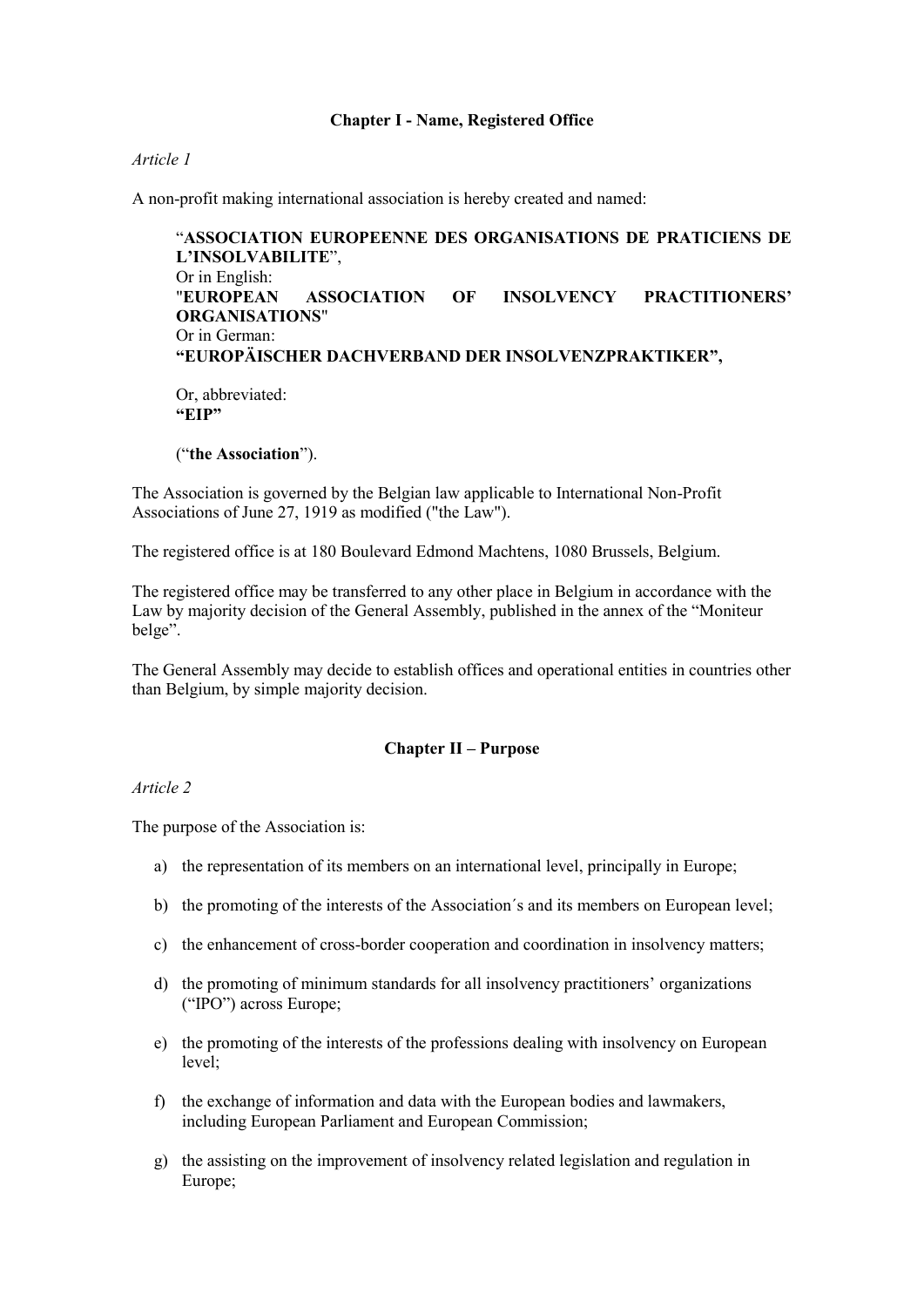- h) the creation of fora for and general promoting of studies, documentation and contacts for the purpose of improving the exchange of professional information among the members of the Association
- i) the serving as source of knowledge and information for legislators and other competent bodies dealing with insolvency or insolvency related matters and
- j) assisting its member organizations when approaching and liasing with their own jurisdictions official and governmental bodies and authorities.

The Association may undertake any other activities directly or indirectly linked to its purpose.

The Association shall not in any way participate in political activities.

# **Chapter III - Duration**

### *Article 3*

The Association is created for an indefinite period of time.

# **Chapter IV - Members**

# *Article 4*

# *Regular Members*

Regular membership of the Association is open only to national organizations and associations with good standing within the European Union representing IPO as profession. Insofar, this association is representing associations and organizations with a scope on

- (i) insolvency;
- (ii) restructuring and
- (iii) work-out situations;

and in particular consisting of members taking appointments and working in fulfillment of duties in proceedings listed in Annex A and Annex B of Regulation (EC) No. 1346/2000 of the Council from 29 May 2000 on Insolvency Proceedings, resp. in Annex A of Regulation (EU) No. 2015/848 of the European Parliament and the Council from 20 May 2015 on Insolvency Proceedings and being listed as "Insolvency Practitioner" in Annex B of this Regulation.

Such national associations must represent IPOs which may include professionals like

- Lawyers;

- Accountants;
- Court appointed administrators and court appointed mandatories; or
- generally insolvency and restructuring experts dealing with insolvency as far as working
	- (i) in-court or
	- (ii) out of court, or
	- (iii) appointed by courts or
	- (iv) working for debtors and/or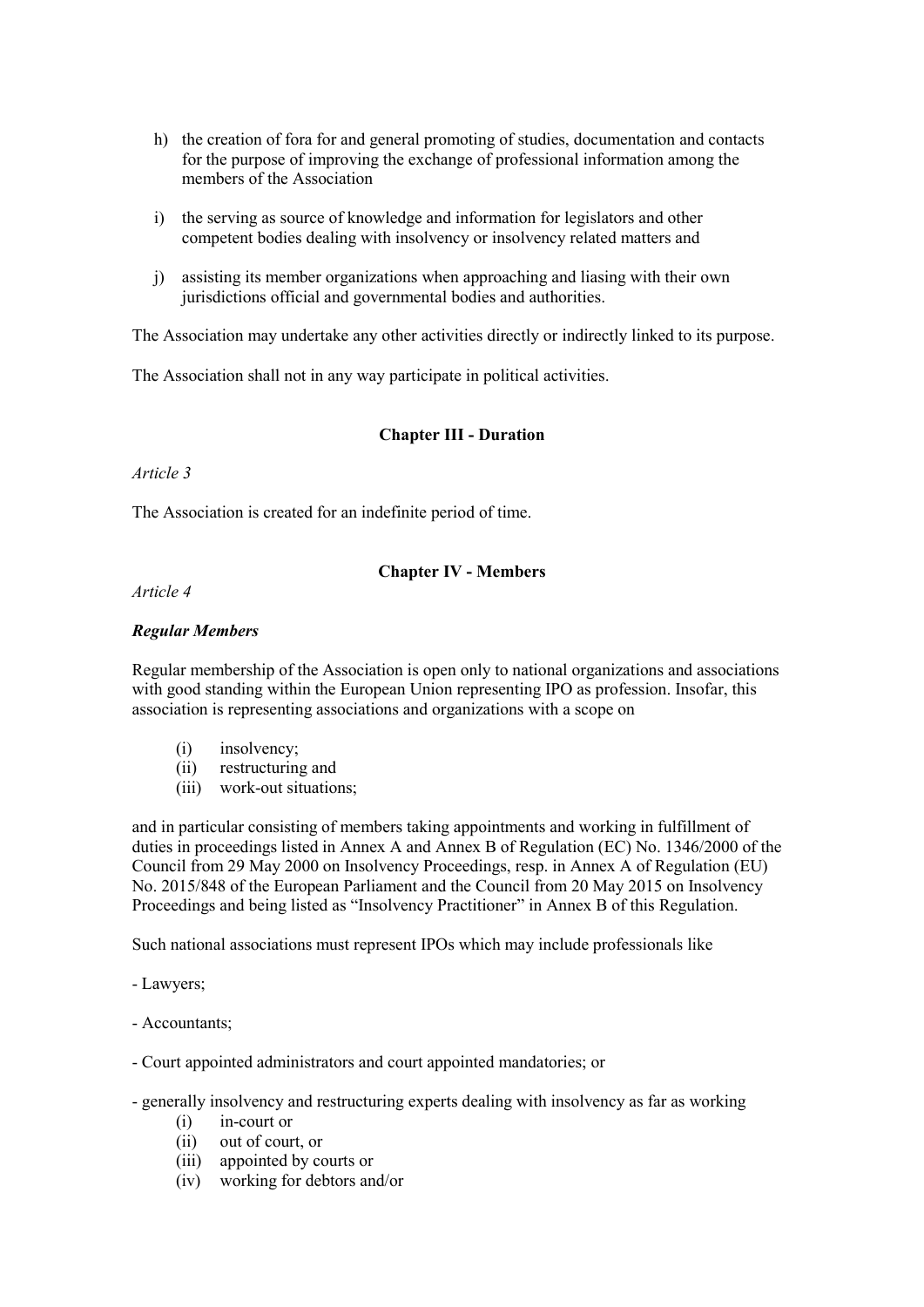(v) representing creditors with respect to insolvency matters.

Application for membership must be made in writing and addressed through the President to the Executive Board.

### **Associated Members**

Such national organizations representing IPOs from other European Countries but being from non-EU Member States, (ii) think tanks with the scope to promote best practice and knowledge for insolvency administration and insolvency law and (iii) international organizations with IPOs as individual members may become Associated Members.

. If not set forth in the Articles of Association explicitly the term Member includes Associated Members as well.

### *Article 5*

Membership is granted by the General Assembly upon a majority vote of 3/4 of the Regular Members present or represented.

### *Article 6*

Regular Members shall pay an annual membership fee, the amount of which will be proposed by the Executive Board for approval by the General Assembly. The approval requires a majority vote of 3/4 of the Regular Members present or represented whereby at least Regular Members representing at least 50% of the fees paid in the previous year are present or represented (Owed but outstanding unpaid fees will not be counted). As long as not decided otherwise by the General Assembly the annual membership fee is payable and due as set out in **Schedule 1**  (Membership Fee Table 2016 or as amended from time to time by decision of the General Assembly).

The contribution due by the Associated Members shall be agreed (on the case by case basis) between the President and the Associated Member.

### *Article 7*

Membership ends:

- a) by resignation notified by registered mail through the President to the Executive Board. The effective date shall be the date of receipt by the Association of the registered mail.
- b) upon dissolution of the member. The effective date shall be the date of the dissolution;
- c) by failure to fulfill the membership requirements as per article 4 or failure to pay the membership fee within 30 days after receipt of a reminder by registered mail by the President and provided the General Assembly has passed a resolution to that effect, by majority of votes present or represented;
- d) by expulsion of a member who acts against the interests of the Association. Expulsion of a member must be decided by a resolution of the General Assembly constituted in accordance with article 15 and passed by a majority vote of 3/4 of the other Regular Members. Expulsion may only take place after the member involved has been invited to be heard by the General Assembly. Such hearing shall take place within three months after the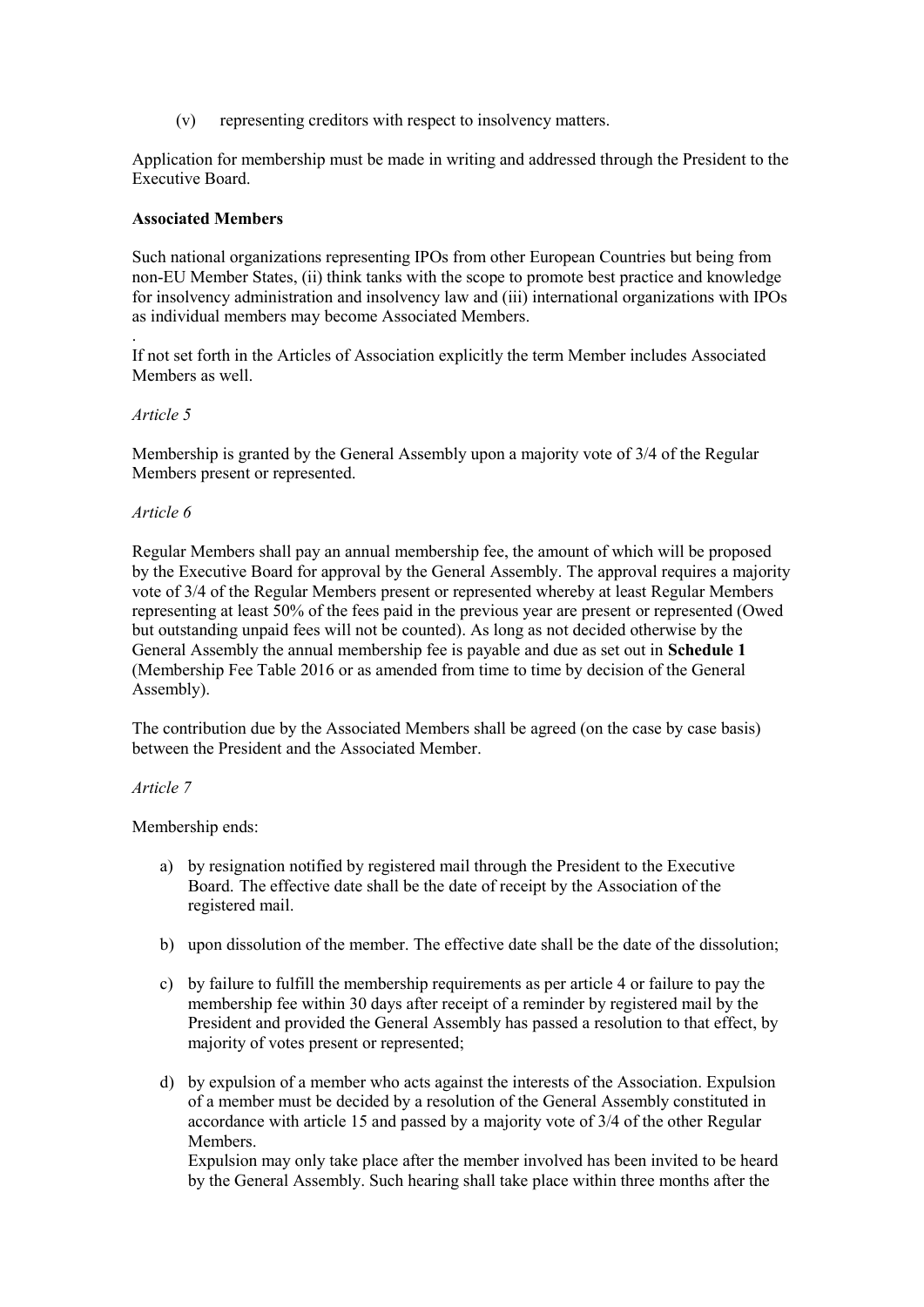invitation (unless this member has expressed not to use the opportunity to appear at the hearing). The invitation to be heard must expressly contain the notification of expulsion and shall be sent to this member by registered mail.

### *Article 8*

Members, who have resigned, have been dissolved or have been expelled, shall have no right to the financial assets of the Association and cannot claim any reimbursement of membership fees paid to the Association. A resigning member shall have to pay the annual fee for the year of resignation.

### *Article 9*

The income of the Association comprises the membership fees, third parties' contributions and subsidies, as well as any surplus generated by the activities of the Association pursuant to its purpose. The Association may accept any legacy or donation within the authorized limits.

### **Chapter V - General Assembly**

### *Article 10*

The General Assembly is the highest statutory organ of the Association, having the following powers:

- 1. nomination and revocation of the members of the Executive Board;
- 2. decision with regard to a remuneration/compensation of the members of the Executive Board; The approval of this point requires a majority vote of 3/4 of the Regular Members present or represented:
- 3. approval of the annual accounts and the budget; The approval of this point requires a majority vote of 3/4 of the Regular Members present or represented;
- 4. nomination of an auditor in accordance with article 24;
- 5. discharge of the members of the Executive Board;
- 6. discharge of the auditor, if any;
- 7. modification of the Articles of Association;
- 8. dissolution of the Association;
- 9. all other matters expressly set forth in the Articles of Association or of general interest to the Association and its members,
- 10. in particular setting general policy guidelines for this Association.

### *Article 11*

The General Assembly comprises one representative of each Regular Member to whom the voting right is granted. In addition, another representative of a member may attend the General Assembly. Observers may also be invited to attend the General Assembly. Therefore, each Regular Member has one Vote.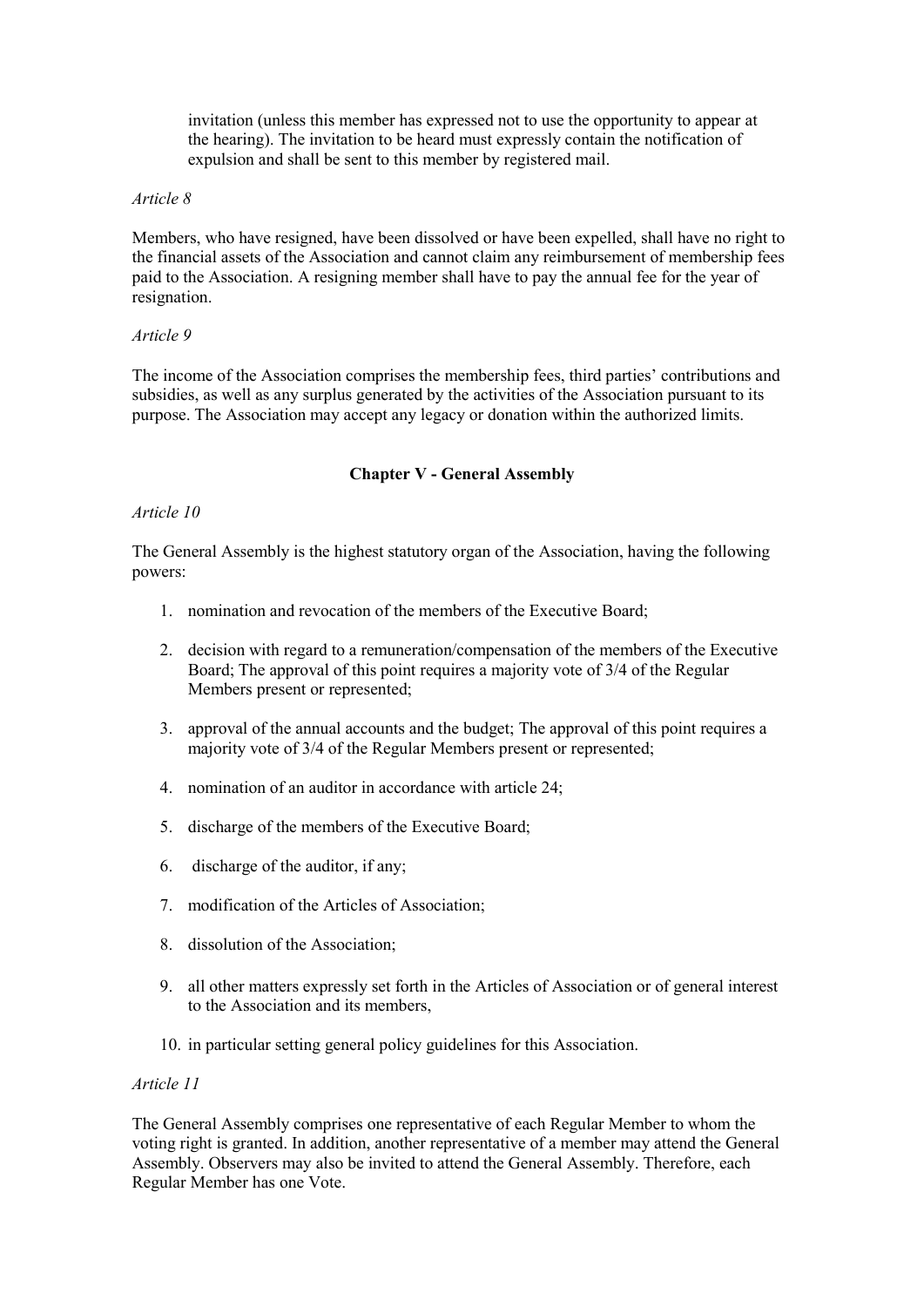Associated Members do not have voting rights but the right to attend and to be heard at the General Assembly.

#### *Article 12*

The General Assembly meets at least once a year, the first meeting to be convened within the first six months of each calendar year.

At least one meeting should be held at a physical location permitting personal attendance of Members , but additional meetings may also be held "virtually" by means of electronic communication by video conference or by written communication.

Notices of convening the General Assembly shall be given in writing by the President or the General Manager/Secretary General. They shall be sent by ordinary mail or email to the address of each Member at least 30 days before the date of the Assembly and include the agenda.

### *Article 13*

An Extraordinary General Assembly will be called if the Executive Board or one third of the Regular Members of the Association so request in writing to the Executive Board, stating the reason for the request. In such case the General Assembly shall be called by the President within fifteen (15) days of the request.

In exceptional or urgent circumstances an Extraordinary General Assembly may be held by conference call, by video conference or by written communication.

#### *Article 14*

The General Assembly shall be chaired by the President or, in his absence, by the longest serving member of the Executive Board present who may nominate a secretary of the meeting to take the minutes.

### *Article 15*

Except as provided in article 25 and 26 a General Assembly is validly constituted if half of its Regular Members are (physically or virtually) present or represented.

If this quorum is not reached, the Regular Members present may take all decisions provided for in the agenda. Such decisions shall be communicated without delay to all Regular Members not present nor represented (physicaly or virtualy) in that meeting, who will have the right to vote in favor or against such decisions, in writing to the Executive Board, in which case the Member will be considered as being present for the calculation of the quorum. If no vote from such member concerned will have been received within ten (10) days after receipt of the communication, that Member will be considered absent for the calculation of the quorum. All the decisions are suspended until the President of the Executive Committee ascertains that the majority is considered present after taking into account the voting in writing. The president will record this in the minutes of the meeting.

If after the period foreseen for voting in writing the quorum is still not reached, another Assembly shall be called within one month with the same agenda, which shall be validly constituted whatever the number of Members present.

The General Assembly may only consider matters on the agenda, except if all Regular Members are present and decide otherwise by vote of ¾ of all the members present.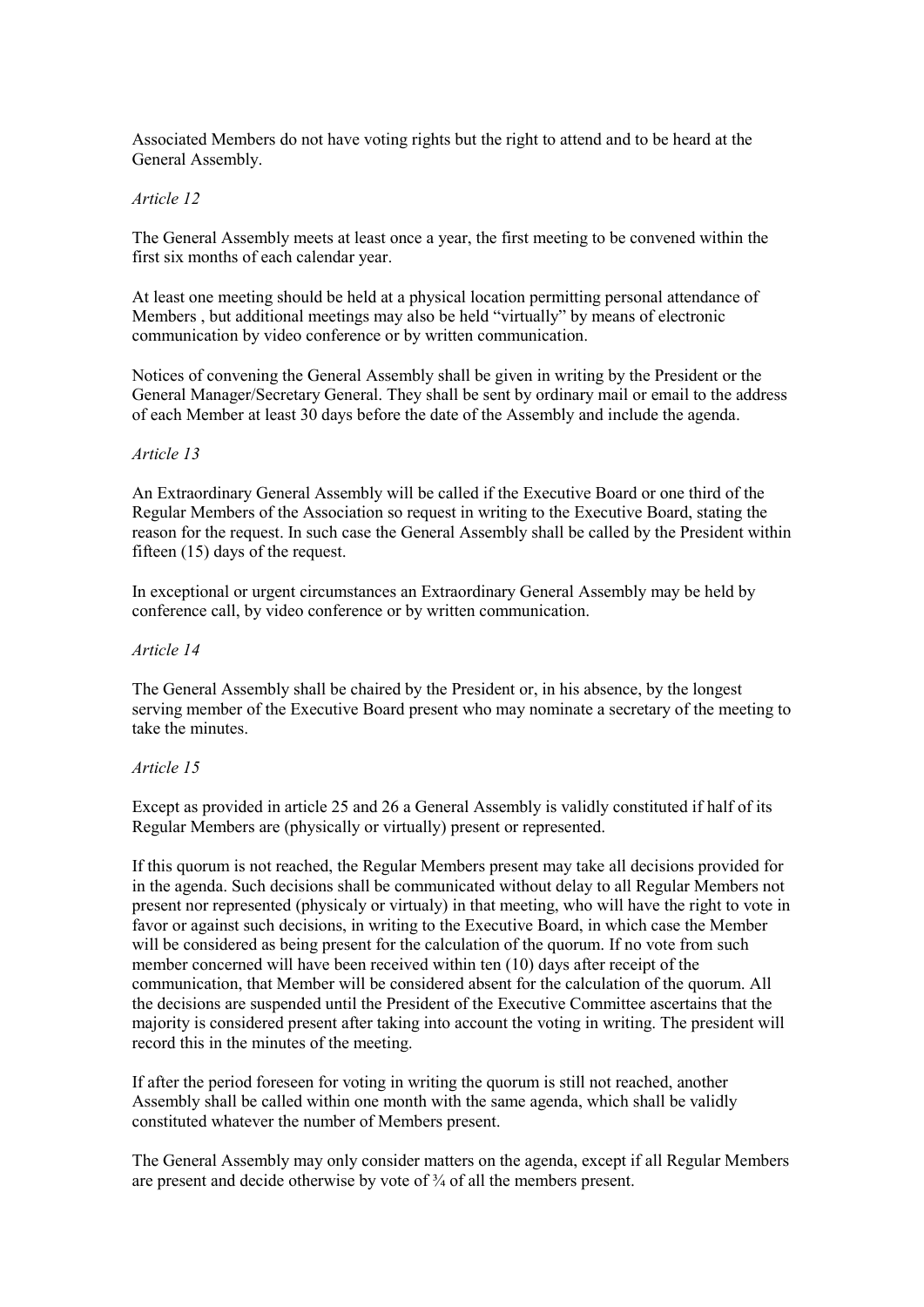Except as provided in article 5,  $(6, 7, 7, 1)$ ,  $(10(2)$  and  $(3), 15, 25, 12, 26)$  and 26, a resolution of the General Assembly shall be taken by a majority vote, without taking into account abstentions.

#### *Article 16*

A representative unable to attend the General Assembly may appoint another member of his national association or a representative of another Member as his proxy to vote at and/or to assist to the General Assembly.

The representative of each Member of the Association or a proxy shall provide the President with a document showing his/her authority.

#### *Article 17*

Minutes of the General Assembly shall be signed by the chairman and the secretary of the meeting. They are filed under the responsibility of the President.

The minutes of the meetings of the General Assembly shall be sent by the Secretary General by email to each Member of the Association within 30 days of the meetings.

Copies and extracts of the minutes shall be signed for authentication by the by the President, the General Manager or the Secretary General or anyone authorized by the Executive Board.

### **Chapter VI – Executive Board**

*Article 18*

The Association is governed by the Executive Board comprising of the following Board Members:

- a) the President,
- b) the Vice President
- c) the Secretary General
- d) the Treasurer and
- e) one or more Officer in the rank of Vice Presidents serving for special purposes and/or appointed for special tasks/missions

all nominated by the General Assembly for a renewable term of office of two years; each board member must be a member of a Regular Member or representative of a Regular Member. Until 31.12.2017 the General Assembly might appoint 2 Co – Presidents who shall during that period be member of the Executive Board.

The Executive Board acts as a collegial body.

#### *Article 19*

The Executive Board is vested with the widest powers of management and administration of the **Association**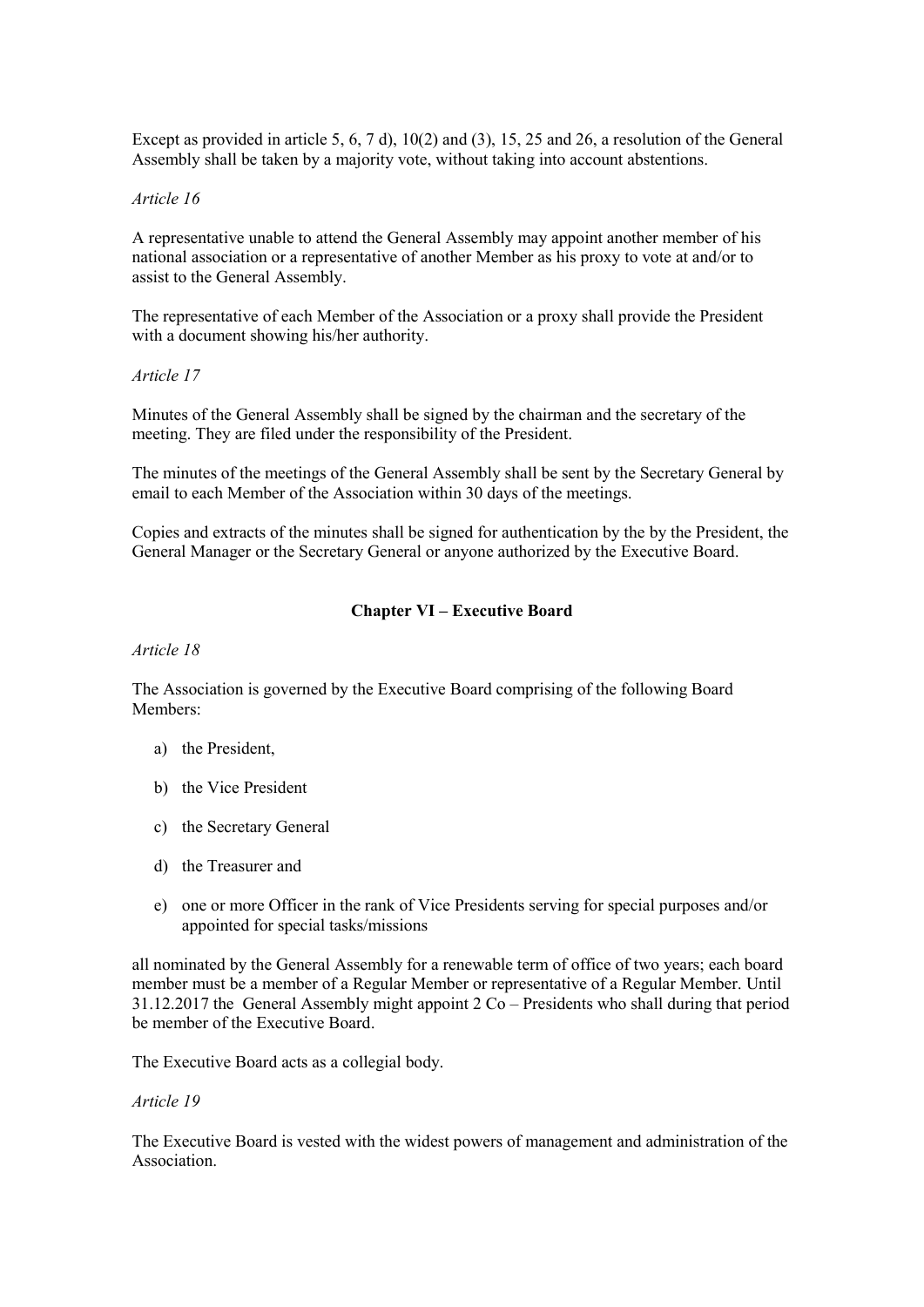It may do anything that is not expressly reserved for the General Assembly by law or by these Articles of Association.

The Executive Board may decide to engage or dismiss other remunerated persons or legal entities.

The Executive Board may establish internal rules of procedure to be decided upon by the majority of the General Assembly.

The Executive Board shall inform the General Assembly about their activities in the past financial year in writing.

#### *Article 20*

A meeting of the Executive Board may be called by the President or at least one half of its members. The notice shall be sent by ordinary mail or email at least 30 (thirty) days before the date of the meeting. In exceptional cases, which are duly justified by urgency and by the association's interest, the meeting can be called respecting a shorter notice period.

Except in case of force majeure, the Executive Board may only validly discuss and decide if at least half its members are present or represented. If this last condition is not met, a new meeting may be convened which shall validly discuss and decide about the items mentioned in the agenda of the preceding meeting, if at least two Board Members are present or represented.

Each decision of the Executive Board is taken with majority of the votes of the Board Members present or represented, and if one or more of them abstain from voting, with the majority of the other Board Members. In case of a toss, the proposal is rejected.

Any Board Member absent or unable to attend may give power of attorney in writing, by e – mail or by telefax, to another Board Member to represent him at the meeting and to vote validly in his place. In this case the principal is deemed present.

Meetings of the Executive Board can also be held by conference call, by video conference or by written communication. Observers may be invited to the meeting of the Executive Board.

### *Article 21*

The minutes of the meetings of the Executive Board shall be signed by the Secretary General and one other member of the Executive Board. They are filed under the responsibility of the Secretary General. Copies and extracts of the minutes shall be signed for authentication by the Secretary General or anyone authorized by the Executive Board.

### **Chapter VII General Manager**

#### *Article 22*

The Executive Board may propose to the General Assembly to nominate a General Manager for the handling of the daily affairs of the Association. Such proposal shall specify the suggested remuneration package of the General Manager. After approval, the General Manager shall be appointed by the President. The Executive Board will determine his powers and regulate his function in a Code of Conduct to be signed by the General Manager.

The executive Board has the power to terminate the contract with the General Manager or of another remunerated person or legal entity.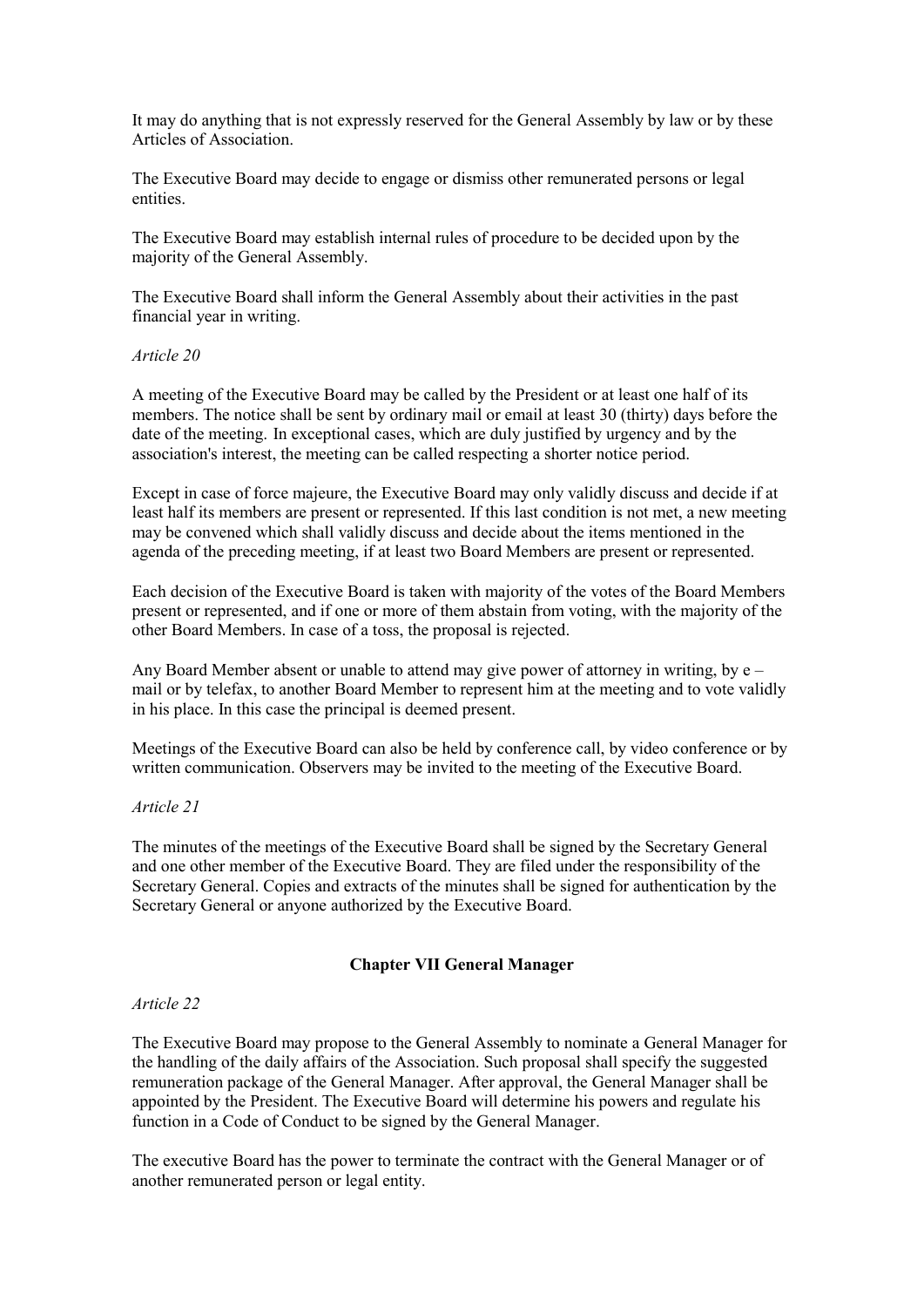In the absence of a General Manager his duties as set out herein shall be taken care of by the Secretary General.

### **Chapter VIII – Representation**

*Article 23*

The Association is validly represented by two members of the Executive Board acting jointly or any such officer together with the General Manager.

The Association may also validly be represented by special representatives nominated by the Executive Board and acting within the limits of their proxy.

### **Chapter IX – Annual Accounts and Budget**

*Article 24*

The financial year of the Association starts on January 1st and ends on December 31st.

The Executive Board, by the intermediary of the Treasurer, shall establish yearly the annual accounts of the past year and the written report of the activities of the Executive Board in that financial year.

The annual account shall be sent to each member of the Association at least 7 days before the General Assembly.

Approval of the annual accounts by the General Assembly shall release the members of the Executive Board from their responsibilities.

The General Assembly may appoint an auditor to audit the annual accounts and shall do so if required by law.

Before the start of each year a budget (including the operational plans for this financial year) will be prepared by the Executive Board to be approved by the General Assembly at its next meeting.

### **Chapter X – Amendment of Articles of Association and Dissolution**

#### *Article 25*

Amendments to these Articles of Association may be made by the General Assembly if at least 3/4 of the Regular Members are present or represented and if the resolution is passed by a majority of 3/4 of the Regular Members present or represented.

If this quorum is not reached at the first Assembly, another Assembly shall be called within one month, expressly stating that amendments to the Articles of Association may be passed without further quorum requirements by a majority of 3/4 of the Regular Members present or represented.